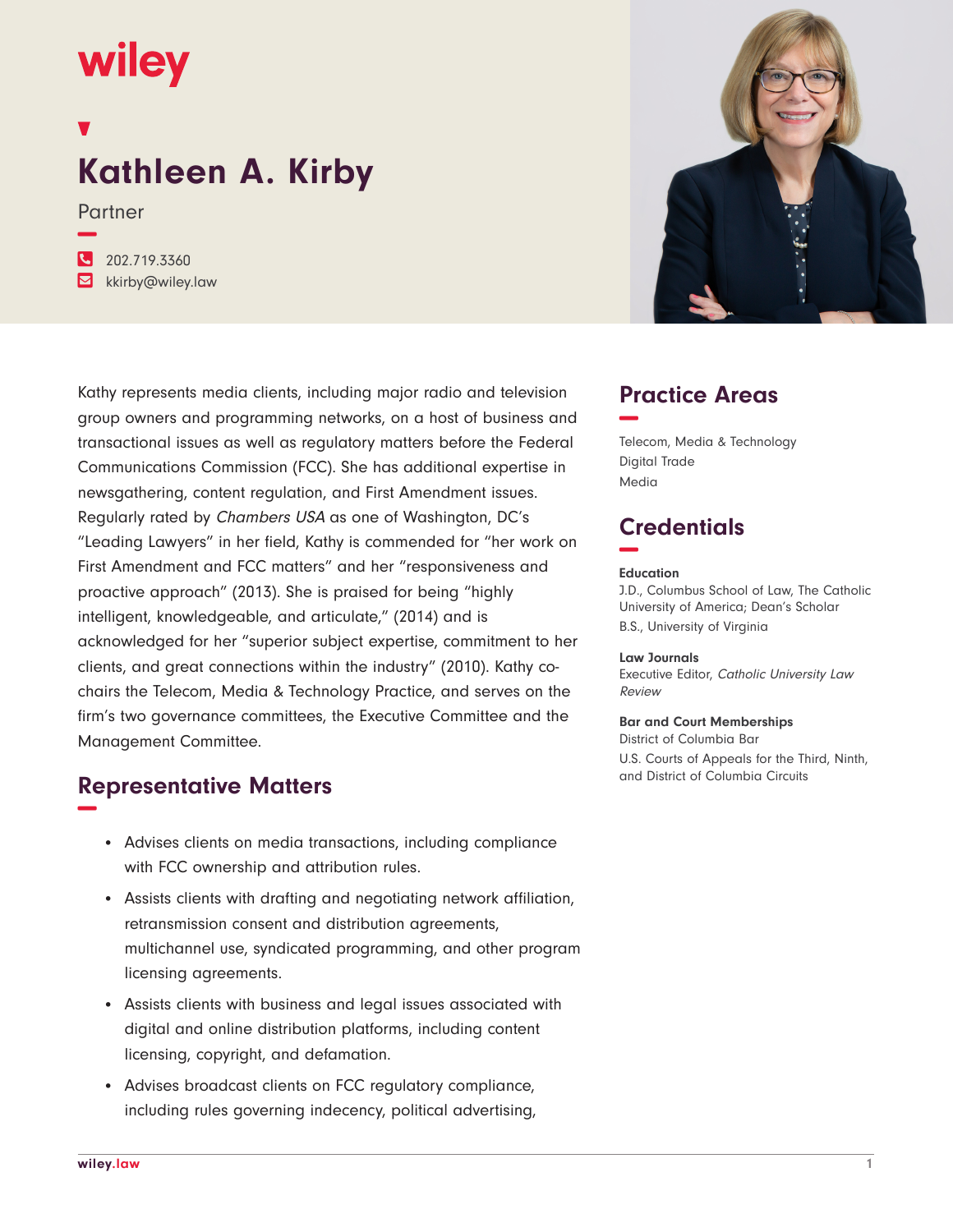children's programming, closed captioning, Equal Employment Opportunity (EEO), license renewal, and reporting requirements.

- Counsels clients on rulemaking and legislative initiatives impacting the media.
- Counsels clients on newsgathering issues, including privacy, libel, audio-visual coverage of courtroom proceedings, access, fair use, and reporters' privilege.
- Drafts FCC comments and congressional testimony.
- Counsels media organizations regarding statutory and regulatory interpretation of the Federal Aviation Administration (FAA) rules governing operation of unmanned aircraft systems (UAS), including application to newsgathering and use of video obtained therefrom.

## **Professional Experience −**

- General Counsel, Radio Television Digital News Association (1994-Present)
- Radio-broadcaster with extensive experience in news, operations, sales, and marketing (1978-1988)

## **Affiliations −**

- American Bar Association (ABA), Forum on Communications Law
	- Governing Committee (2015-Present)
	- National Co-Chair, Women in Communications Law Committee (2010-2012)
- District of Columbia Bar, Arts, Entertainment and Sports Law Section, Media Law Committee
- Federal Communications Bar Association (FCBA)
	- Assistant Secretary (2021-Present)
	- Member, Executive Committee (2018-Present)
	- Chair, FCBA Foundation Board of Trustees (2016-2017)
	- Treasurer and Chair-Elect, FCBA Foundation Board of Trustees (2015-2016)
	- Chair, Mass Media Practice Committee (2014-2015)
	- Co-Chair, Continuing Legal Education Committee (2013-2014)
	- Co-Chair, Video Programming & Distribution Committee (2011-2013)
	- Co-Chair, Mass Media Practice Committee (2009-2011)
- General Counsel, Library of American Broadcasting Foundation (2021-Present)
- The Media Institute, First Amendment Advisory Council
- Secretary and General Counsel, Board of Directors, Broadcasters Foundation of America (2021-Present)